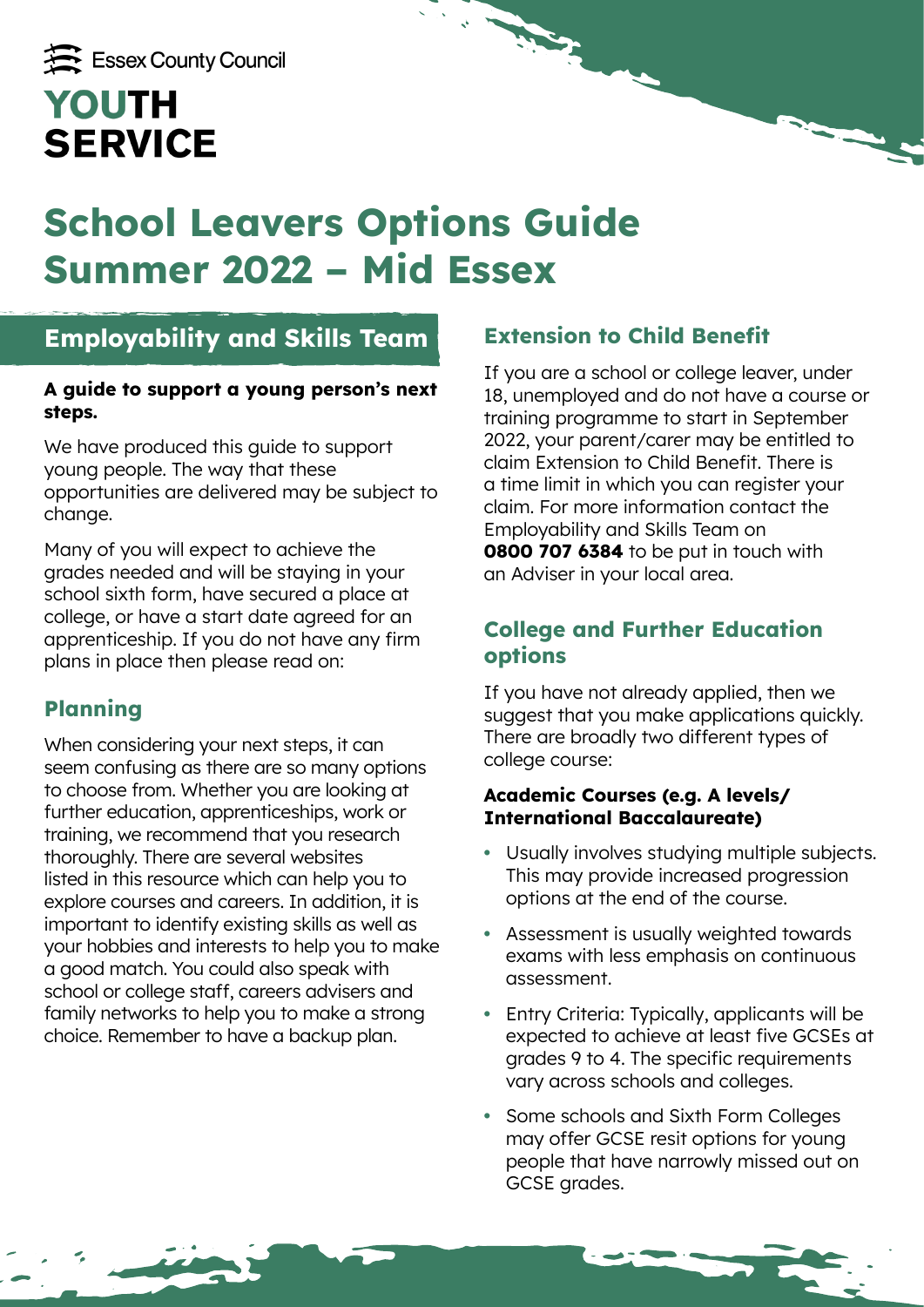

### **Vocational courses (e.g. BTECs/ T Levels/ NVQ/ CACHE)**

- **•** Vocational courses are typically designed around a specific industry/ occupation.
- **•** Courses usually range from Level 1 and go up to Level 3 and higher.
- **•** Vocational courses are an opportunity to specialise early in a subject that interests you.
- **•** It often means studying one main subject (some schools and colleges allow you to blend academic and vocational options).
- **•** If you have not achieved Grade 4 in GCSE Maths or English, you will be required to complete these qualifications alongside your main course.

# **Sixth Form & College options for summer 2022**

#### **For more information about course availability, application procedures, open events and entry requirements, please contact the establishment directly.**

### **Chelmsford College**

Telephone: 01245 265611 Website: [www.chelmsford.ac.uk](http://www.chelmsford.ac.uk)

### **The College at Braintree**

Telephone: 01206 814000 Website: [www.colchester.ac.uk/about-us/](https://www.colchester.ac.uk/about-us/campuses/braintree/) [campuses/braintree](https://www.colchester.ac.uk/about-us/campuses/braintree/)

## **Writtle College Near Chelmsford** Telephone: 01245 424200

Website: [www.writtle.ac.uk](http://www.writtle.ac.uk)

#### **The Boswells School Chelmsford** Telephone: 01245 264451 Website: [www.boswells-school.com](http://www.boswells-school.com)

### **The Braintree Sixth Form College** Telephone: 01376 556300

Website: [www.braintreesixthform.com](http://www.braintreesixthform.com)

### **Chelmer Valley High School, Chelmsford**

Telephone: 01245 440232 Website: [www.chelmervalleyhighschool.co.uk](http://www.chelmervalleyhighschool.co.uk)

### **Chelmsford County High School for Girls**

Telephone: 01245 352592 Website: [www.cchs.co.uk](http://www.cchs.co.uk)

**They** 

### **Great Baddow High School**

Telephone: 01245 265821 Website: [www.gbhs.co.uk](http://www.gbhs.co.uk)

### **Hedingham School, Sible Hedingham**

Telephone: 01787 460470 Website: [www.hedingham.essex.sch.uk](http://www.hedingham.essex.sch.uk)

### **Hylands School, Chelmsford**

Telephone: 01245 266766 Website: [www.hylands-tkat.org](http://www.hylands-tkat.org)

### **King Edward VI Grammar School, Chelmsford**

Telephone: 01245 353510 Website: [www.kegs.org.uk](http://www.kegs.org.uk)

### **Maltings Academy, Witham**

Telephone: 01376 512911 Website: [www.maltingsacademy.org](http://www.maltingsacademy.org)

### **Moulsham High School, Chelmsford**

Telephone: 01245 260101 Website: [www.moulshamhigh.org](http://www.moulshamhigh.org)

# **New Rickstones Academy, Witham**

Telephone: 01376 515756 Website: [www.newrickstonesacademy.org](http://www.newrickstonesacademy.org)

#### **Ormiston Rivers Academy, Burnham on Crouch**

Telephone: 01621 782377 Website: [www.ormistonriversacademy.co.uk](http://www.ormistonriversacademy.co.uk)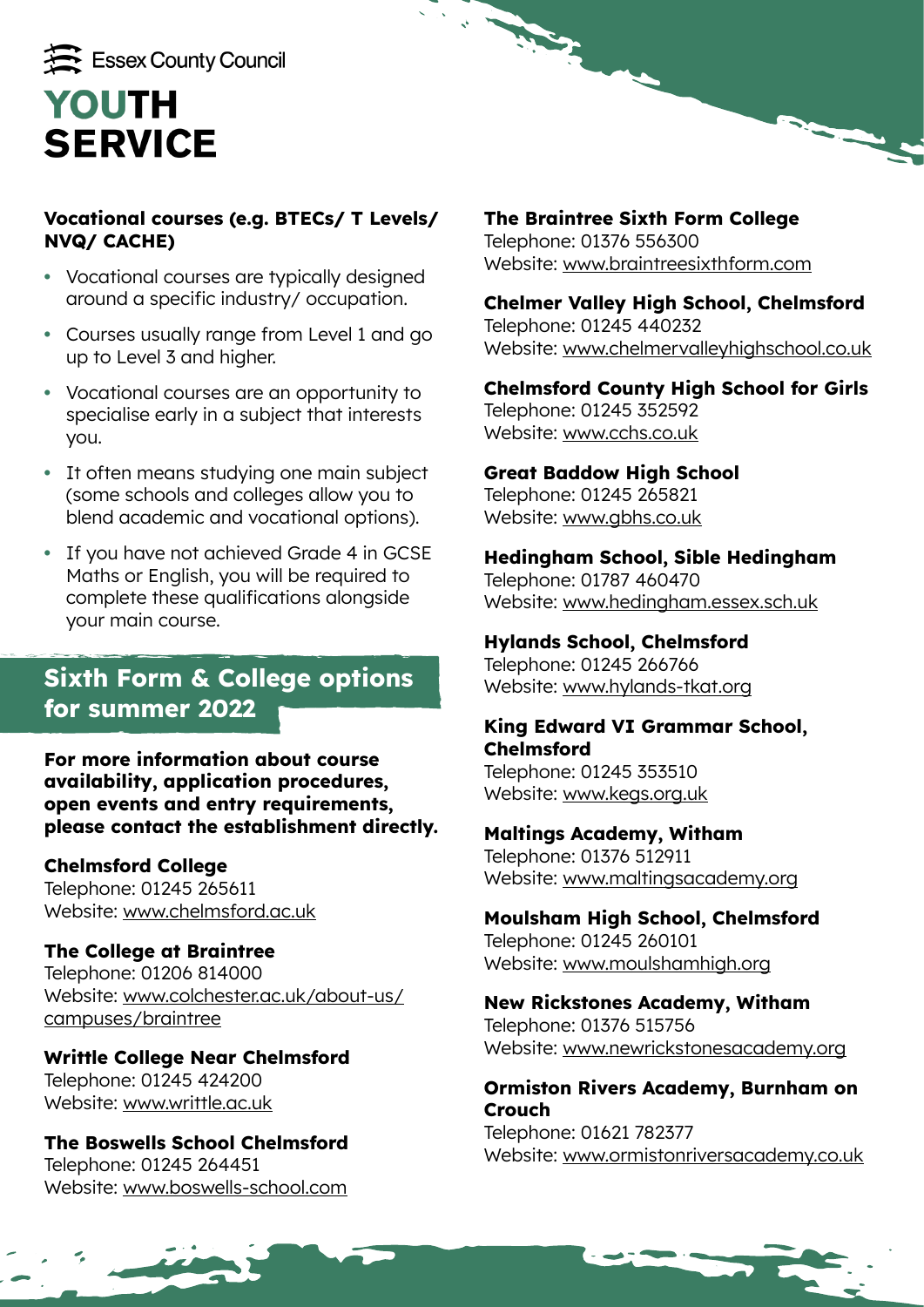

# **Tabor Academy, Braintree**

Telephone: 01376 323701 Website: [www.taboracademy.co.uk](http://www.taboracademy.co.uk)

**Sandon School, Chelmsford** Telephone: 01245 473611 Website: [www.sandon.essex.sch.uk](http://www.sandon.essex.sch.uk)

# **St John Payne, Chelmsford**

Telephone: 01245 256030 Website: [www.sjp.essex.sch.uk](http://www.sjp.essex.sch.uk)

### **The Plume Maldon**

Telephone: 01621 854681 Website: [www.plume.essex.sch.uk](http://www.plume.essex.sch.uk)

#### **William De Ferres School, South Woodham Ferrers**

Telephone: 01245 326326 Website:<https://www.wdf.school/>

# **Other Colleges close to Mid Essex**

### **Suffolk Rural College (was Otley College)**

Telephone: 01473 382211 Website: [www.suffolk.ac.uk/course](http://www.suffolk.ac.uk/course-categories/suffolk-rural)[categories/suffolk-rural](http://www.suffolk.ac.uk/course-categories/suffolk-rural)

### **South Essex College Southend, Basildon**

Telephone: 0345 52 12345 Website: [www.southessex.ac.uk](http://www.southessex.ac.uk)

### **Thurstable College, Tiptree**

Telephone: 01621 816526 Website: [www.thurstable.co.uk/sixth-form](https://www.thurstable.co.uk/sixth-form)

## **Still unsure?**

**Registration** 

- **•** Where possible, speak with the Careers Adviser at your school or college who will have access to information about subject choices and career paths. Please check websites for contact details.
- **• From Monday 27th June:** If you are aged 16–18, do not have access to a school or college Careers Adviser and do not have a firm plan for September, then please call the Employability and Skills Team on **0800 7076384** or email **[KeepInContactTeam@essex.gov.uk](mailto:KeepInContactTeam%40essex.gov.uk?subject=)**

# **Apprenticeships & Traineeships**

For up to date information about local vacancies, please visit: **[www.gov.uk/apply-apprenticeship](http://www.gov.uk/apply-apprenticeship)**

# **What is an Apprenticeship?**

An apprenticeship gives you the opportunity to gain work experience, a qualification and earn a wage at the same time. Apprenticeships are available from Level 2 (equivalent to GCSE 9-4) all the way up to Degree level in some occupational areas.

# **What are Traineeships?**

Traineeships are work experience placements with employers (occasionally paid) lasting from six weeks to six months. With a traineeship, you will gain employability skills, functional skills in English and Maths (if needed) and meaningful work experience. It could lead to an apprenticeship with an employer.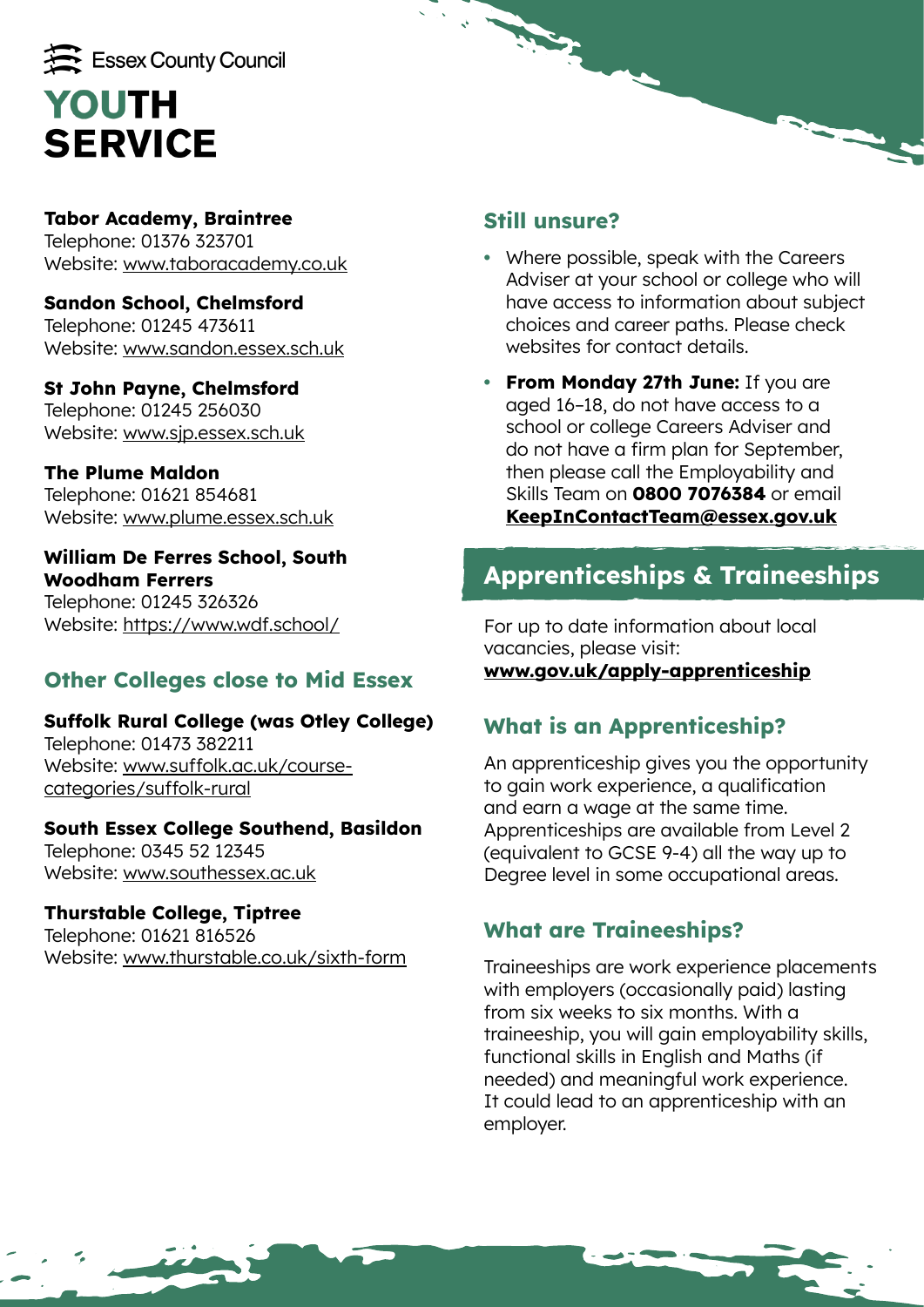

**Training Providers that frequently deliver apprenticeship and/or traineeship opportunities for young people in the local area:**

### **ACL Essex County Council**

Apprenticeships in Business Administration, Customer service and more [www.aclessex.com/apprenticeships-in-essex](http://www.aclessex.com/apprenticeships-in-essex)

### **Key Training**

Business Administration and Customer Service [www.keytraining.co.uk](http://www.keytraining.co.uk)

**Career Track** [www.tendringdc.gov.uk/jobs/career-track](http://www.tendringdc.gov.uk/jobs/career-track-apprenticeships)[apprenticeships](http://www.tendringdc.gov.uk/jobs/career-track-apprenticeships)

**Easi Hairdressing Academy** [www.easihair.co.uk/](http://www.easihair.co.uk/)

**Halls of Ivy** Hairdressing and Beauty Apprenticeships [www.hallsofivy.co.uk](http://www.hallsofivy.co.uk)

**Hit Training**  Hospitality and Catering <https://hittraining.co.uk/contact-us>

### **TCHC Apprenticeships**

https://www.tchc.net/individual/ apprenticeships

**NOVA Apprenticeships** [http://www.novatraining.co.uk/](http://www.novatraining.co.uk/apprenticeships) [apprenticeships](http://www.novatraining.co.uk/apprenticeships)

### **Ixion Holdings**

Offers Apprenticeships and Traineeships in: Business, Construction, Customer Service, Digital Media and Marketing, <https://www.ixionholdings.com/>

### **Just IT Training**

**Reg.** 

Apprenticeships in IT Support, Digital Marketing, Software Development and more [www.justit.co.uk/candidates/become-an](https://www.justit.co.uk/candidates/become-an-apprentice/)[apprentice/](https://www.justit.co.uk/candidates/become-an-apprentice/)

### **QA**

Apprenticeships in IT Systems and Networking/ Software and Website Development, Digital Skills, Business Admin [https://www.qa.com/learners/become-an](https://www.qa.com/learners/become-an-apprentice)[apprentice](https://www.qa.com/learners/become-an-apprentice)

# **Colleges that offer Apprenticeships**

**Chelmsford College** [www.chelmsford.ac.uk/courses/](https://www.chelmsford.ac.uk/courses/apprenticeships.asp) [apprenticeships.asp](https://www.chelmsford.ac.uk/courses/apprenticeships.asp)

**Harlow College** [www.harlow-college.ac.uk/study-options/](https://www.harlow-college.ac.uk/study-options/apprenticeships) [apprenticeships](https://www.harlow-college.ac.uk/study-options/apprenticeships)

**Colchester Institute** [www.colchester.ac.uk/apprenticeships](http://www.colchester.ac.uk/apprenticeships)

### **Cambridge Regional College**

[www.camre.ac.uk/apprenticeships/](https://www.camre.ac.uk/apprenticeships/apprenticeship-job-vacancies/) [apprenticeship-job-vacancies/](https://www.camre.ac.uk/apprenticeships/apprenticeship-job-vacancies/)

# **Foundation Learning Programmes**

**Foundation Learning providers offer English and Maths qualifications often alongside vocational elements to help improve your skills and get you ready to undertake an apprenticeship opportunity. This option often is usually accepted as approved training.** 

\*Some Foundation Learning courses may have restrictions due to funding. Check with the provider when making your enquiries.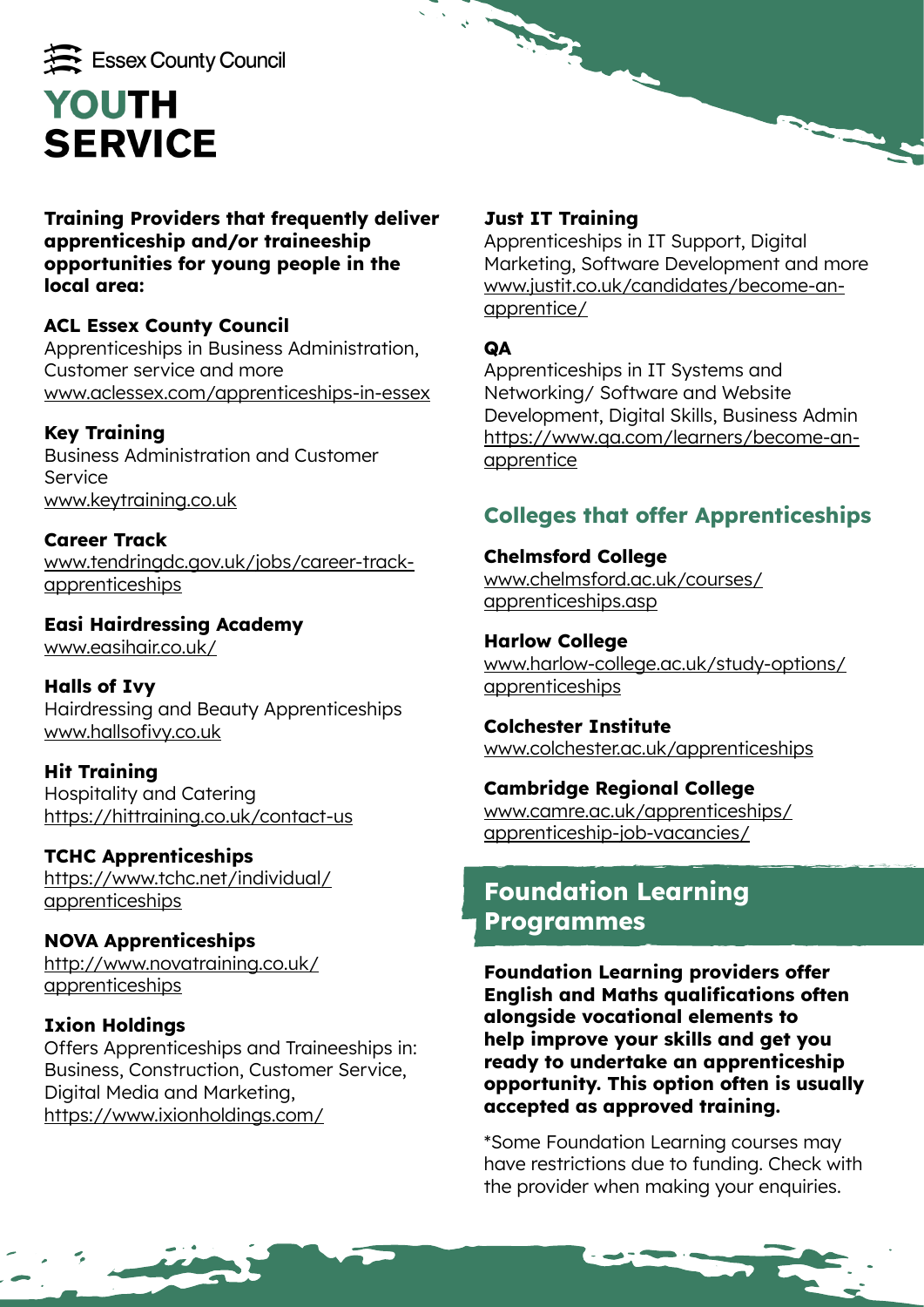

### **Plan B Programme (Via Essex Youth Service)**

[https://youth.essex.gov.uk/young-people/](https://youth.essex.gov.uk/young-people/plan-b/) [plan-b/](https://youth.essex.gov.uk/young-people/plan-b/)

Starting Autumn 2022: This is a 10-week programme includes Maths and English Functional Skills and Level 1 Health and Safety and Level 2 Customer Services.

### **TCHC – Positive Directions Programme and GAPS Programme**

Positive Directions is a short course aimed at re-engaging young people aged 16-18 that have been out of education or unemployed for a while. GAPS is a longer term option. Both programmes include functional skills in English and Maths with an opportunity to link into various occupational areas or an apprenticeship.

[https://www.tchc.net/individual/youth](https://www.tchc.net/individual/youth-support/gaps)[support/gaps](https://www.tchc.net/individual/youth-support/gaps)

For more information contact: Yuen-man Yau [yuen-man.yau@tchc.net](mailto:yuen-man.yau%40tchc.net?subject=)

### **WS Training - Next Steps Programme**

#### [www.wstraining.co.uk](http://www.wstraining.co.uk)

Programme based in Colchester at the learning centre in Hawkins Road. Training is aimed at young people aged 16-18 who are not in education, employment or training. It includes, functional skills qualifications in English and Maths plus, the opportunity to work towards an accredited vocational qualification or an apprenticeship opportunity.

For more information contact: Nikki Elmes [nelmes@wstraining.co.uk](mailto:nelmes%40wstraining.co.uk?subject=)

## **ALM Training**

**Reg.** 

#### [www.almtrainingservices.co.uk](http://www.almtrainingservices.co.uk)

Small groups of students attend 3 days a week in a learning centre based in Colchester. Young people aged 16-18 who are not in employment, education or training can access qualifications in Forklift Truck Operations and gain a Forklift Truck Licence as well undertaking a Level 1 qualification in Warehousing and Storage.

For more information Call **01375 489738** and ask to speak with Shannon Coleman or Darren Coleman.

Alternatively, email Shannon Coleman [Shannon.Coleman@almtrainingservices.co.uk](mailto:Shannon.Coleman%40almtrainingservices.co.uk?subject=)

## **Nova Training - Colchester**

Focussing on improving English and Maths up to level 1, 2 or GCSE if needed, this programme offers 16-18-year olds the opportunity to gain work experience, apprenticeship opportunities and support into employment.

Email: [Joanna.runnalls@novatraining.co.uk](mailto:Joanna.runnalls%40novatraining.co.uk?subject=) Or Telephone **01206 562 657**

## **Youthbuild**

### <https://www.essexyouthbuild.co.uk/>

Construction based courses up to Level 1 in Chelmsford. They also offer a CSCS course and test which is required to work on construction sites.

Please contact [admin@essexyouthbuild.co.uk](mailto:admin%40essexyouthbuild.co.uk?subject=)

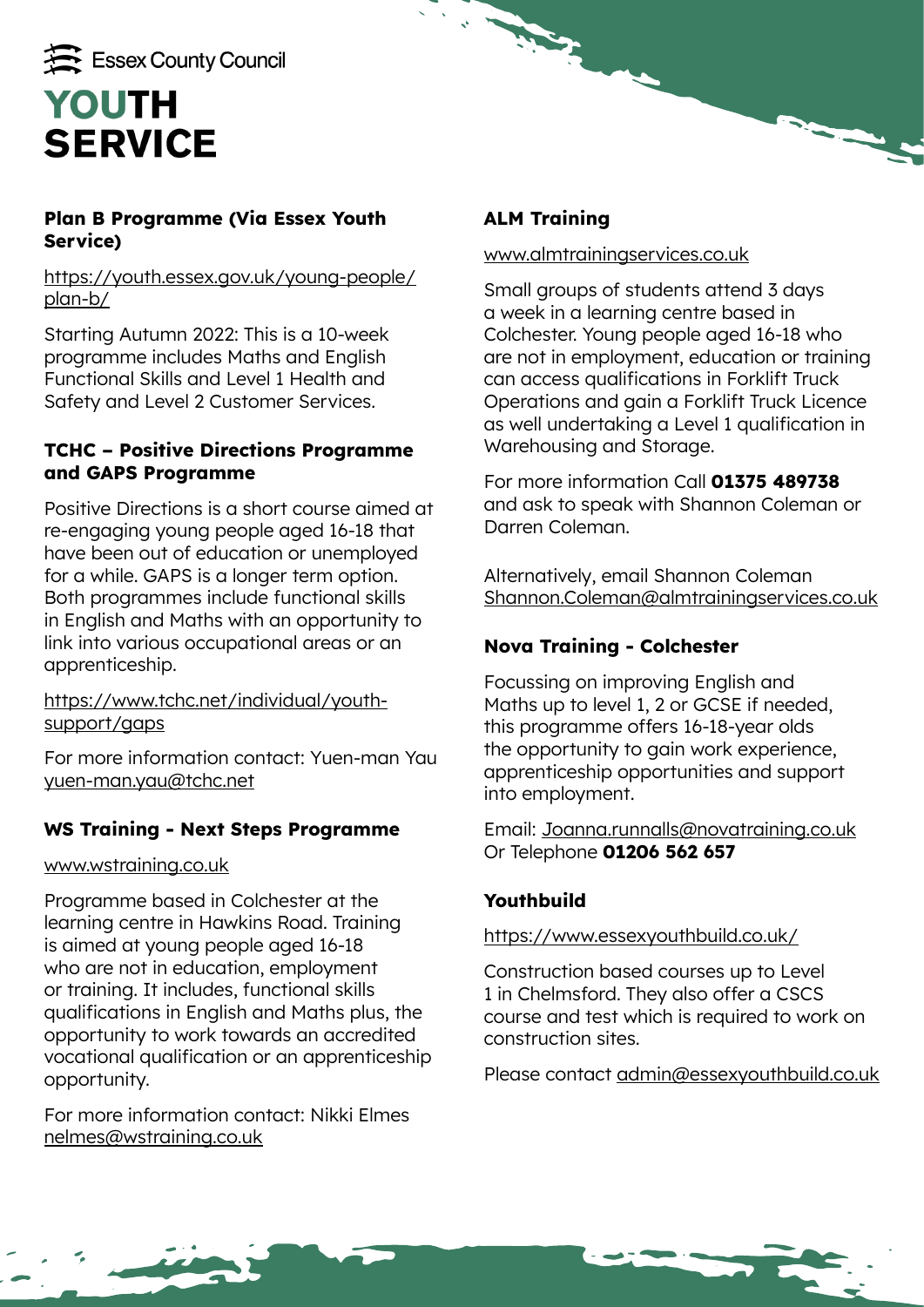

## **Halls of Ivy**

[www.hallsofivy.co.uk](http://www.hallsofivy.co.uk)

An independent training provider specialising in the hair, beauty and barbering industry. We offer apprenticeships and traineeships in hairdressing, beauty therapy and barbering with immediate starts available from our Chelmsford centre. Email: [info@hallsofivy.co.uk](mailto:info%40hallsofivy.co.uk?subject=) or Telephone: **01708 766395** Text: **07498067977**

## **Steps to Success (Key Training)**

A Traineeship opportunity typically lasting 12- 26 weeks. It focuses on improving functional skills with a work placement with optional qualifications in in business admin/ customer services or recruitment resourcing.

Contact: [Olivia.Park@keytraining.co.uk](mailto:Olivia.Park%40keytraining.co.uk?subject=)

[https://www.keytraining.co.uk/wp-content/](https://www.keytraining.co.uk/wp-content/uploads/2020/05/KeyTraining-Steps-To-Success.pdf) [uploads/2020/05/KeyTraining-Steps-To-](https://www.keytraining.co.uk/wp-content/uploads/2020/05/KeyTraining-Steps-To-Success.pdf)[Success.pdf](https://www.keytraining.co.uk/wp-content/uploads/2020/05/KeyTraining-Steps-To-Success.pdf)

# **Useful Websites**

**Below is a list of useful websites ranging from careers advice, skills assessments, finding work to volunteering.** 

**Virtual One Stop Shop providing young people and adults with information and advice on careers, skills, training, and employment opportunities.** [www.essexopportunities.co.uk](http://www.essexopportunities.co.uk)

**National Careers Service- job profile** [https://nationalcareers.service.gov.uk/](https://nationalcareers.service.gov.uk/explore-careers) [explore-careers](https://nationalcareers.service.gov.uk/explore-careers)

### **National Careers Service- Skills Assessment**

[https://nationalcareers.service.gov.uk/skills](https://nationalcareers.service.gov.uk/skills-assessment)[assessment](https://nationalcareers.service.gov.uk/skills-assessment)

**Careers support** <https://icould.com>

**Reg.** 

### **Youth Employment-help and advice getting a job**

[https://www.youthemployment.org.uk/](https://www.youthemployment.org.uk/employment-help-young-people/choices/getting-a-job/) [employment-help-young-people/choices/](https://www.youthemployment.org.uk/employment-help-young-people/choices/getting-a-job/) [getting-a-job/](https://www.youthemployment.org.uk/employment-help-young-people/choices/getting-a-job/)

**Help, support and opportunities for young people finding their first job** [www.getmyfirstjob.co.uk](http://www.getmyfirstjob.co.uk)

**Job search website for the Job Centre Plus** <https://www.gov.uk/find-a-job>

**Job search engine** [www.indeed.co.uk](http://www.indeed.co.uk)

**Jobs, training and college options for those that may not go to university** [www.notgoingtouni.co.uk](http://www.notgoingtouni.co.uk)

**Higher Education courses** [www.ucas.com](http://www.ucas.com)

**Essex Youth Service- Information for young people and details of online activities** <https://youth.essex.gov.uk/>

**Connects 14- 25-year olds with volunteering opportunities in England** <https://vinspired.com/>

**Search for volunteering opportunities across Essex** <https://www.volunteeressex.org/>

**Raising of the Participation Age** [https://www.essex.gov.uk/education-and](https://www.essex.gov.uk/education-and-training-for-young-people)[training-for-young-people](https://www.essex.gov.uk/education-and-training-for-young-people)